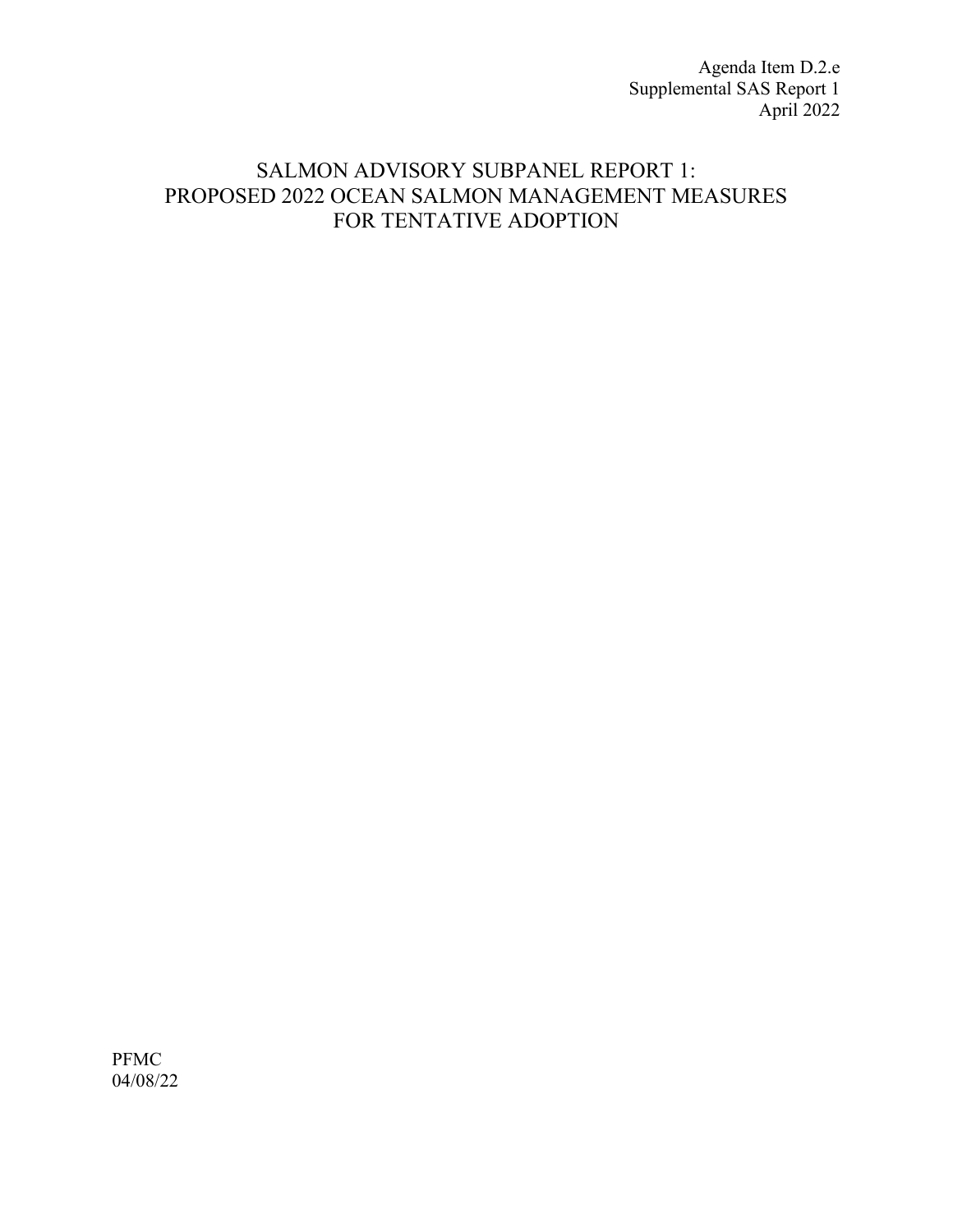# TABLE 1. 2022 Commercial troll management measures for non-Indian ocean salmon fisheries – SAS proposed. (Page 1 of 9)

| A. SEASON DESCRIPTIONS                                                                                                                                                                                                                                                                                                                                                                                                                                                                                                                                                                                                      |  |  |  |
|-----------------------------------------------------------------------------------------------------------------------------------------------------------------------------------------------------------------------------------------------------------------------------------------------------------------------------------------------------------------------------------------------------------------------------------------------------------------------------------------------------------------------------------------------------------------------------------------------------------------------------|--|--|--|
| <b>North of Cape Falcon</b>                                                                                                                                                                                                                                                                                                                                                                                                                                                                                                                                                                                                 |  |  |  |
| <b>Supplemental Management Information</b>                                                                                                                                                                                                                                                                                                                                                                                                                                                                                                                                                                                  |  |  |  |
| 1. Overall non-Indian TAC: 60,000 Chinook and 200,000 coho marked with a healed adipose fin clip (marked).                                                                                                                                                                                                                                                                                                                                                                                                                                                                                                                  |  |  |  |
| 2. Non-Indian commercial troll TAC: 30,000 Chinook and 32,000 marked coho.                                                                                                                                                                                                                                                                                                                                                                                                                                                                                                                                                  |  |  |  |
| 3. For fisheries scheduled prior to May 16, 2022: See 2021 management measures, which are subject to inseason action and the<br>2022 season description described below.                                                                                                                                                                                                                                                                                                                                                                                                                                                    |  |  |  |
| Model run: Coho-2223, Chin-2222                                                                                                                                                                                                                                                                                                                                                                                                                                                                                                                                                                                             |  |  |  |
| • May 1-15. See 2021 management measures, which are subject to inseason action and the 2022 season described below.<br>• May 16 through the earlier of June 29, or 20,000 Chinook. No more than 6,710 of which may be caught in the area between the<br>U.S./Canada border and the Queets River, and no more than 5,380 of which may be caught in the area between Leadbetter Pt.<br>and Cape Falcon (C.8).                                                                                                                                                                                                                 |  |  |  |
| Open seven days per week (C.1).                                                                                                                                                                                                                                                                                                                                                                                                                                                                                                                                                                                             |  |  |  |
| In the area between the U.S./Canada border and the Queets River the landing and possession limit is 100 Chinook per vessel per<br>landing week (Thurs.-Wed.) (C.1, C.6).                                                                                                                                                                                                                                                                                                                                                                                                                                                    |  |  |  |
| In the area between Leadbetter Pt. and Cape Falcon the landing and possession limit is 100 Chinook per vessel per landing week<br>(Thurs.-Wed.) (C.1, C.6).                                                                                                                                                                                                                                                                                                                                                                                                                                                                 |  |  |  |
| All salmon, except coho (C.4, C.7). Chinook minimum size limit of 27 inches total length (B). See compliance requirements (C.1)<br>and gear restrictions and definitions (C.2, C.3).                                                                                                                                                                                                                                                                                                                                                                                                                                        |  |  |  |
| When it is estimated that approximately 50% of the overall Chinook quota or any Chinook subarea guideline has been landed,<br>inseason action may be considered to ensure the quota and subarea quidelines are not exceeded.                                                                                                                                                                                                                                                                                                                                                                                                |  |  |  |
| In 2023, the season will open May 1 consistent with all preseason regulations in place in this area and subareas during May 16-<br>June 29, 2022, including subarea salmon quidelines and quotas and weekly vessel limits except as described below for vessels<br>fishing or in possession of salmon north of Leadbetter Point. This opening could be modified following Council review at its<br>March and/or April 2023 meetings.                                                                                                                                                                                        |  |  |  |
| U.S./Canada Border to Cape Falcon<br>• July 1 through the earlier of September 30, or 10,000 Chinook or 32,000 coho (C.8).                                                                                                                                                                                                                                                                                                                                                                                                                                                                                                  |  |  |  |
| Open seven days per week. All salmon. Chinook minimum size limit of 27 inches total length. Coho minimum size limit of 16<br>inches total length (B, C.1). All coho must be marked with a healed adipose fin clip (C.8.d). No chum retention north of Cape<br>Alava, Washington in August and September (C.4, C.7). See compliance requirements (C.1) and gear restrictions and definitions<br>$(C.2, C.3)$ .                                                                                                                                                                                                               |  |  |  |
| Landing and possession limit of 150 marked coho per vessel per landing week (Thurs.-Wed.) (C.1).                                                                                                                                                                                                                                                                                                                                                                                                                                                                                                                            |  |  |  |
| When it is estimated that approximately 50% of the overall Chinook quota or any Chinook subarea guideline has been landed,<br>inseason action may be considered to ensure the quota and subarea guidelines are not exceeded.                                                                                                                                                                                                                                                                                                                                                                                                |  |  |  |
| For all commercial troll fisheries north of Cape Falcon:                                                                                                                                                                                                                                                                                                                                                                                                                                                                                                                                                                    |  |  |  |
| Mandatory closed areas include: Salmon troll Yelloweye Rockfish Conservation Area, Cape Flattery and Columbia Control Zones,<br>and beginning August 8, Grays Harbor Control Zone (C.5).                                                                                                                                                                                                                                                                                                                                                                                                                                    |  |  |  |
| Vessels must land and deliver their salmon within 24 hours of any closure of this fishery.                                                                                                                                                                                                                                                                                                                                                                                                                                                                                                                                  |  |  |  |
| Vessels may not land fish east of the Sekiu River or east of the Megler-Astoria bridge.                                                                                                                                                                                                                                                                                                                                                                                                                                                                                                                                     |  |  |  |
| Vessels fishing or in possession of salmon north of Leadbetter Point must land and deliver all species of fish in a Washington port<br>and must possess a Washington troll and/or salmon delivery license. For delivery to Washington ports south of Leadbetter Point,<br>vessels must notify the Washington Department of Fish and Wildlife at 360-249-1215 prior to crossing the Leadbetter Point line<br>with area fished, total Chinook, coho, and halibut catch aboard, and destination with approximate time of delivery. During any<br>single trip, only one side of the Leadbetter Point line may be fished (C.11). |  |  |  |
| Vessels fishing or in possession of salmon while fishing south of Leadbetter Point must land and deliver all species of fish within<br>the area and south of Leadbetter Point, except that Oregon permitted vessels may also land all species of fish in Garibaldi, Oregon.<br>All Chinook caught N. of Cape Falcon and being delivered by boat to Garibaldi must meet the minimum legal length of 28" for<br>Chinook for South of Cape Falcon seasons unless the season in waters off Garibaldi have been closed for Chinook retention for<br>more than 48 hours (C.1.).                                                   |  |  |  |
| (Continued next page)                                                                                                                                                                                                                                                                                                                                                                                                                                                                                                                                                                                                       |  |  |  |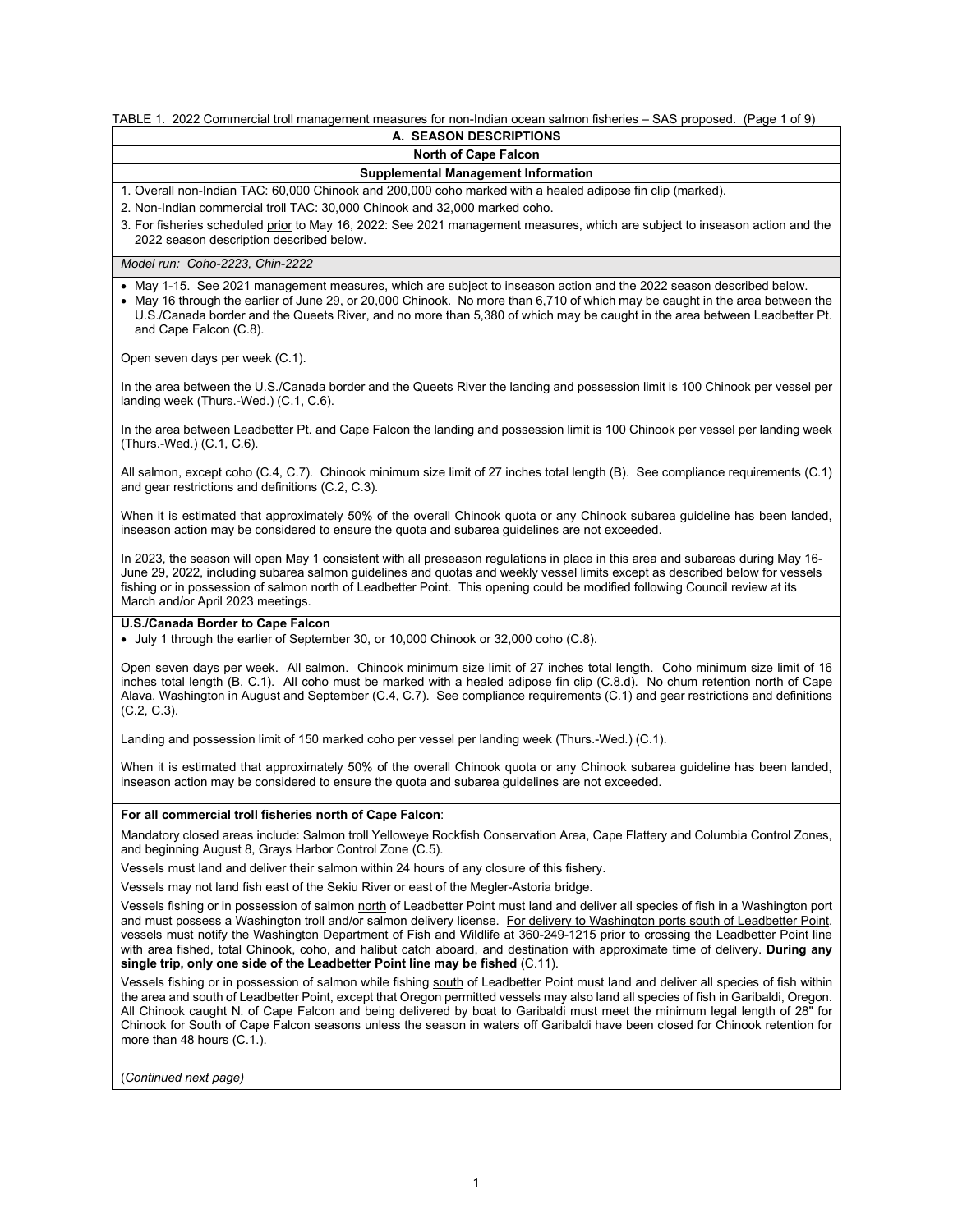TABLE 1. 2022 Commercial troll management measures for non-Indian ocean salmon fisheries – SAS proposed. (Page 2 of 9) **A. SEASON DESCRIPTIONS**

# **North of Cape Falcon**

**For all commercial troll fisheries north of Cape Falcon**: *(continued)*

Under state law, vessels must report their catch on a state fish receiving ticket. Oregon State regulations require all fishers landing salmon into Oregon from any fishery between Leadbetter Point, Washington and Cape Falcon, Oregon to notify ODFW within one hour of delivery or prior to transport away from the port of landing by either calling 541-857-2546 or sending notification via e-mail to nfalcon.trollreport@odfw.oregon.gov. Notification shall include vessel name and number, number of salmon by species, port of landing and location of delivery, and estimated time of delivery. Inseason actions may modify harvest guidelines in later fisheries to achieve or prevent exceeding the overall allowable troll harvest impacts (C.8).

Vessels in possession of salmon north of the Queets River may not cross the Queets River line without first notifying WDFW at 360-249-1215 with area fished, total Chinook, coho and halibut catch aboard, and destination. Vessels in possession of salmon south of the Queets River may not cross the Queets River line without first notifying WDFW at 360-249-1215 with area fished, total Chinook, coho and halibut catch aboard, and destination. (C.11).Inseason actions may modify harvest guidelines in later fisheries to achieve or prevent exceeding the overall allowable troll harvest impacts (C.8).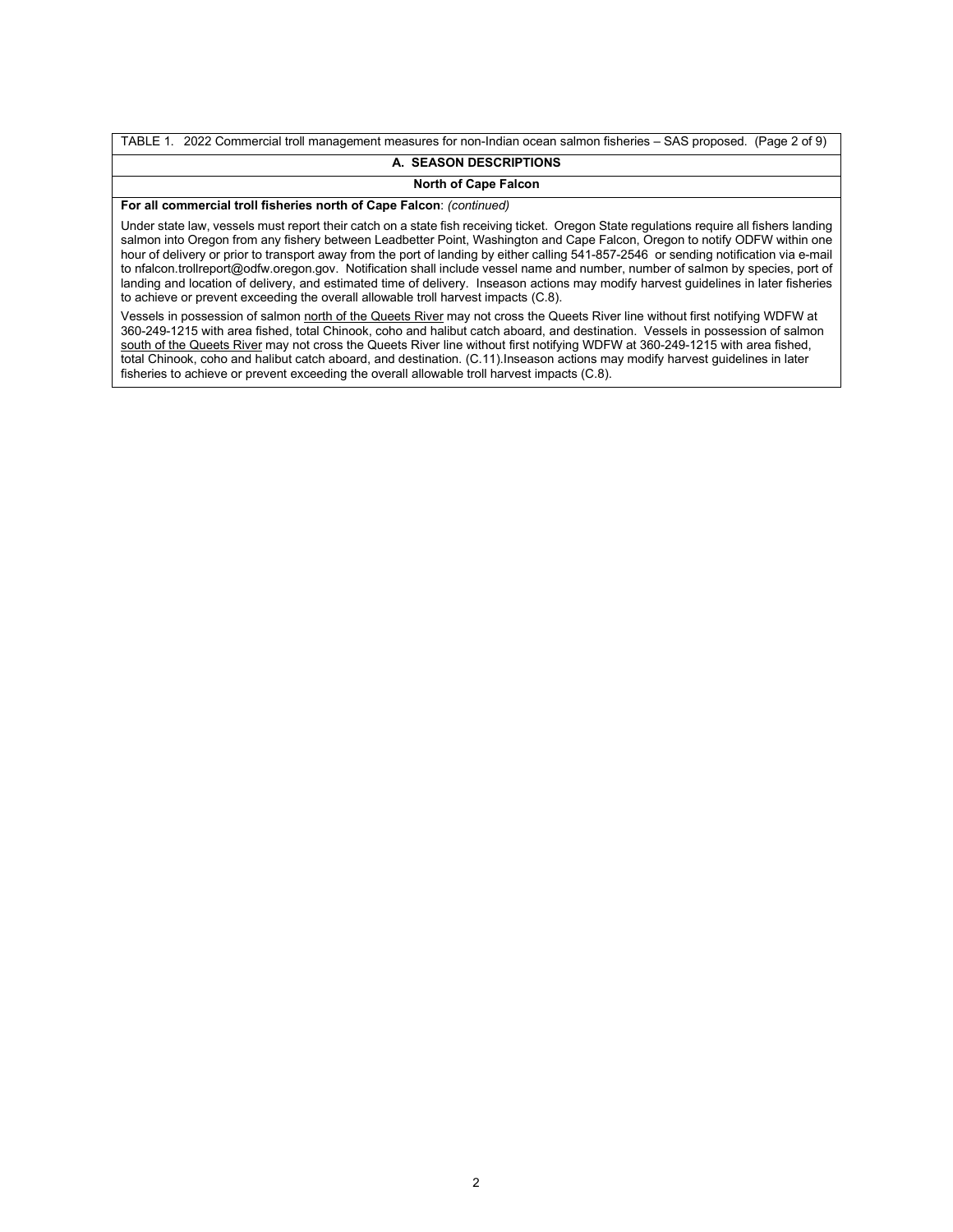TABLE 1. 2022 Commercial troll management measures for non-Indian ocean salmon fisheries – SAS proposed. (Page 3 of 9) **A. SEASON DESCRIPTIONS South of Cape Falcon Supplemental Management Information** 1. Sacramento River fall Chinook spawning escapement of 199,881 hatchery and natural area adults. 2. Sacramento Index exploitation rate of 49.6%. 3. Klamath River recreational fishery allocation: 2,152 adult Klamath River fall Chinook. 4. Klamath tribal allocation: 9,415 adult Klamath River fall Chinook. 5. CA/OR share of Klamath River fall Chinook commercial ocean harvest: 64.9% / 35.1%. 6. Overall commercial troll coho TAC: NA. 7. Fisheries may need to be adjusted to meet NMFS ESA consultation standards, FMP requirements, other management objectives, or upon receipt of new allocation recommendations from the California Fish and Game Commission. For fisheries scheduled prior to May 16, 2022, see 2021 management measures, which are subject to inseason action and the 2022 season description described below. **Cape Falcon to Heceta Bank line** • March 15-May 15; • May 16-31; • June 1-30; • July 5-9,17-21,25-31; • August 4-11; • September 1-October 31 (C.9.a). Open seven days per week . All salmon except coho. (C.4, C.7). Chinook minimum size li6+mit of 28 inches total length (B, C.1). All vessels fishing in the area must land their salmon in the State of Oregon. See gear restrictions and definitions (C.2, C.3). • July 5-9; July 17-21; July 25-31; August 4-11; or Cape Falcon to Humbug Mt. quota of 10,000 marked coho. All salmon, all retained coho must be marked with a healed adipose fin clip (C.4, C.7). If the coho quota for the combined area from Cape Falcon to Humbug Mt. of 10,000 marked coho is met, then the season continues for all salmon except coho on the remaining open days. Coho minimum size limit of 16 inches total length, and Chinook minimum size limit of 28 inches total length (B, C.1). All vessels fishing in the area must land their salmon in the State of Oregon. See gear restrictions and definitions (C.2, C.3). Salmon trollers may take and retain or possess on board a fishing vessel no more than 30 coho per vessel per open period. All coho retained, possessed on a vessel, and landed must not exceed a 1:1 ratio with Chinook salmon that are retained and landed at the same time. Beginning September 1, no more than 100 Chinook allowed per vessel per landing week (Thurs.-Wed.). In 2023, the season will open March 15 for all salmon except coho. Chinook minimum size limit of 28 inches total length. Gear restrictions same as in 2022. This opening could be modified following Council review at its March 2023 meeting. **Heceta Bank Line to Humbug Mt.** • May 1-15; • May 16-31; • August 4-11; • September 1-October 31 (C.9.a). Open seven days per week. All salmon except coho. (C.4, C.7). Chinook minimum size limit of 28 inches total length (B, C.1). All vessels fishing in the area must land their salmon in the State of Oregon. See gear restrictions and definitions (C.2, C.3). • August 4-11; or Cape Falcon to Humbug Mt. quota of 10,000 marked coho. All salmon, all retained coho must be marked with a healed adipose fin clip (C.4, C.7). If the coho quota for the combined area from Cape Falcon to Humbug Mt. of 10,000 marked coho is met, then the season continues for all salmon except coho on the remaining open days. Coho minimum size limit of 16 inches total length, and Chinook minimum size limit of 28 inches total length (B, C.1). All vessels fishing in the area must land their salmon in the State of Oregon. See gear restrictions and definitions (C.2, C.3). Salmon trollers may take and retain or possess on board a fishing vessel no more than 30 coho per vessel per open period. All coho retained, possessed on a vessel, and landed must not exceed a 1:1 ratio with Chinook salmon that are retained and landed at the same time. Beginning September 1, no more than 100 Chinook allowed per vessel per landing week (Thurs.-Wed.). In 2023, the season will open March 15 for all salmon except coho. Chinook minimum size limit of 28 inches total length. Gear restrictions same as in 2022. This opening could be modified following Council review at its March 2023 meeting.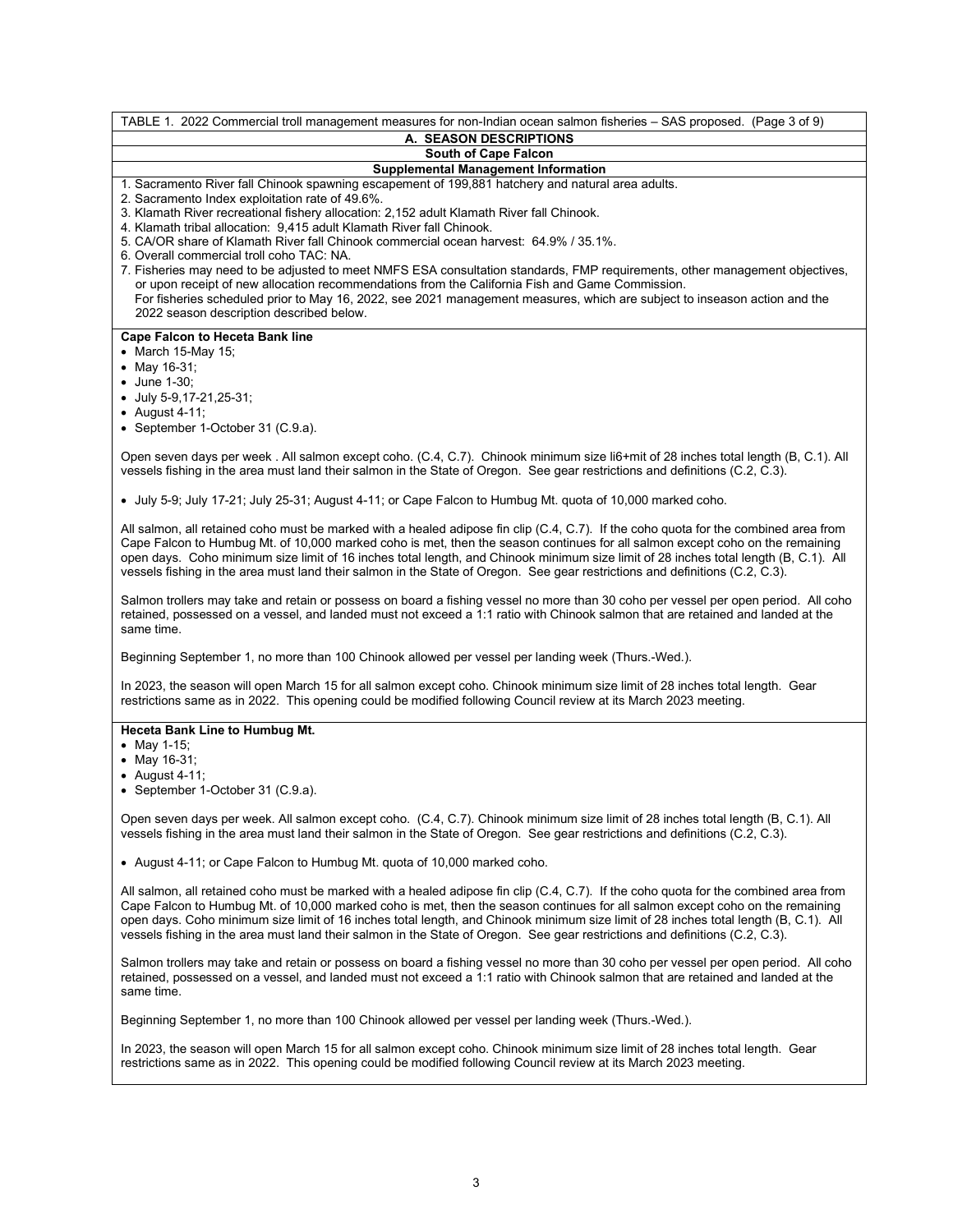TABLE 1. 2022 Commercial troll management measures for non-Indian ocean salmon fisheries – SAS proposed. (Page 4 of 9) **A. SEASON DESCRIPTIONS South of Cape Falcon Humbug Mt. to OR/CA Border (Oregon KMZ)** • March 15-April 30; • June 1-30, or the earlier of 800 Chinook quota; • July 1-31, or the earlier of 400 Chinook quota; • August 1-28, or the earlier of 250 Chinook quota (C.9.a). Open seven days per week (Thurs.-Wed.). All salmon except coho (C.4, C.7). Chinook minimum size limit of 28 inches total length (B, C.1).See compliance requirements (C.1) and gear restrictions and definitions (C.2, C.3). Prior to June 1, all salmon caught in this area must be landed and delivered in the State of Oregon. June 1-August 28 weekly landing and possession limit of 50 Chinook per vessel per week (Thurs.-Wed.). Any remaining portion of Chinook quotas may be transferred inseason on an impact neutral basis to the next open quota period (C.8.b). All vessels fishing in this area during June, July, and August must land and deliver all salmon within this area or into Port Orford within 24 hours of any closure of this fishery and prior to fishing outside of this area. For all quota managed seasons, Oregon state regulations require fishers to notify ODFW within one hour of landing and prior to transport away from the port of landing by calling 541-857-2538 or sending notification via e-mail to kmzor.trollreport@odfw.oregon.gov, with vessel name and number, number of salmon by species, location of delivery, and estimated time of delivery. In 2023, the season will open March 15 for all salmon except coho. Chinook minimum size limit of 28 inches total length. Gear restrictions same as in 2022. This opening could be modified following Council review at its March 2023 meeting. **OR/CA Border to Humboldt South Jetty (California KMZ)** • Closed. In 2023, the season will open May 1 through the earlier of May 31, or a 3,000 Chinook quota. Chinook minimum size limit of 27 inches total length (B, C.1). Landing and possession limit of 20 Chinook per vessel per day (C.8.f). Open five days per week (Fri.-Tue.). All salmon except coho (C.4, C.7). Any remaining portion of Chinook quotas may be transferred inseason on an impact neutral basis to the next open quota period (C.8.b). All fish caught in this area must be landed within the area, within 24 hours of any closure of the fishery (C.6), and prior to fishing outside the area (C.10). See compliance requirements (C.1) and gear restrictions and definitions (C.2, C.3). Klamath Control Zone closed (C.5.e). See California State regulations for an additional closure adjacent to the Smith River. This opening could be modified following Council review at its March or April 2023 meetings. **Humboldt South Jetty to Latitude 40°10' N** • Closed.

When the fishery is closed between the OR/CA border and Humbug Mountain and open to the south, vessels with fish on board caught in the open area off California may seek temporary mooring in Brookings, Oregon prior to landing in California only if such vessels first notify the Chetco River Coast Guard Station via VHF channel 22A between the hours of 0500 and 2200 and provide the vessel name, number of fish on board, and estimated time of arrival (C.6).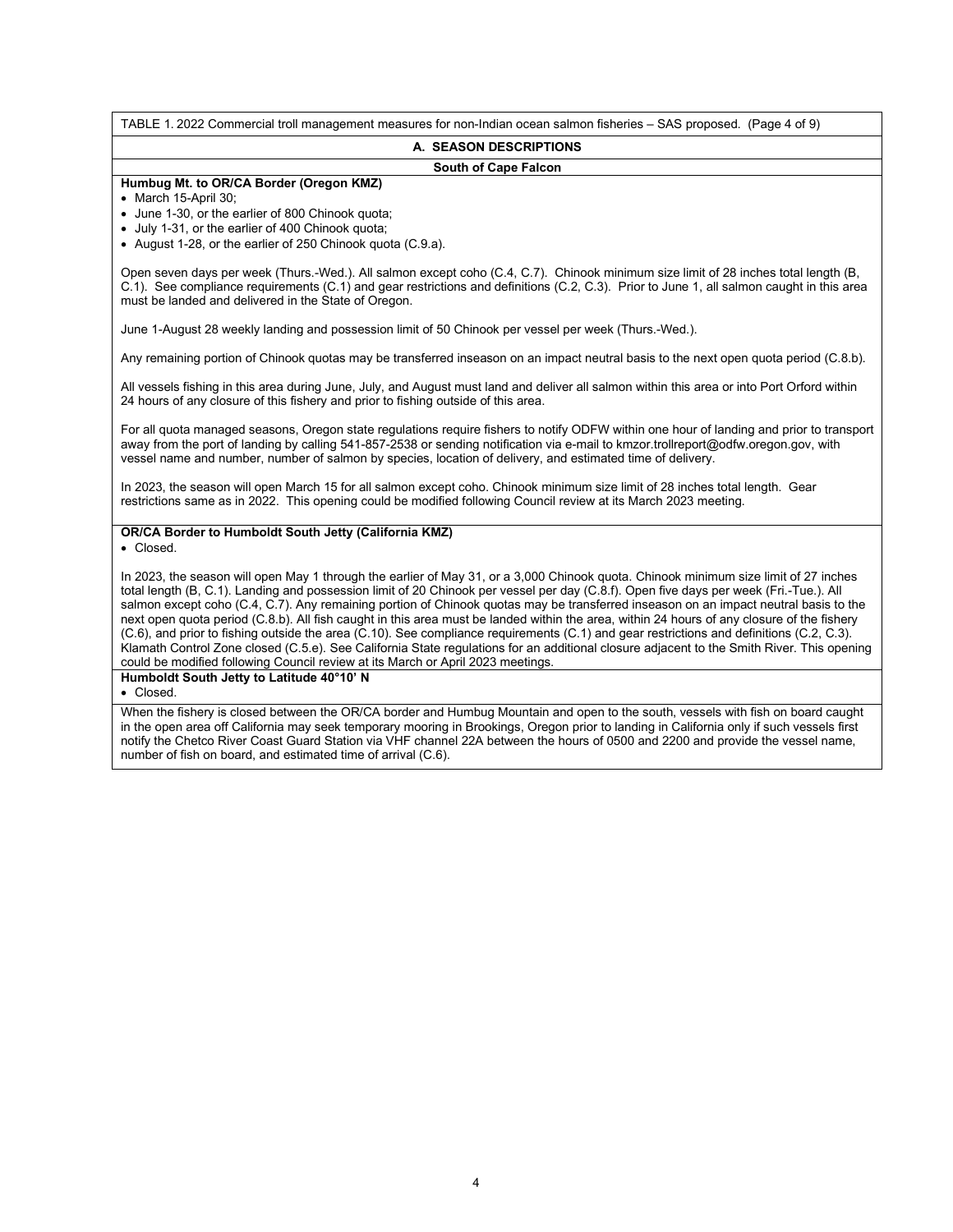TABLE 1. 2022 Commercial troll management measures for non-Indian ocean salmon fisheries – SAS proposed. (Page 5 of 9) **A. SEASON DESCRIPTIONS**

# **Latitude 40°10' N. to Point Arena (Fort Bragg)**

• July 8-12, 23-27;

• August 3-12; (C.9.b).

Open seven days per week. All salmon except coho (C.4, C.7). See compliance requirements (C.1) and gear restrictions and definitions (C.2, C.3). Chinook minimum size limit of 27 inches total length (B, C.1).

All salmon must be landed in California and north of Point Arena (C.6, C.11).

In 2023, the season will open April 16 for all salmon except coho (C.4, C.7). Chinook minimum size limit of 27 inches total length (B, C.1). Gear restrictions same as in 2022 (C.2, C.3). This opening could be modified following Council review at its March 2023 meeting.

# **Pt. Arena to Pigeon Pt. (San Francisco)**

• July 8-12, 23-27;

- August 3-12;
- September  $1-30$  (C.9.b).

Open seven days per week. All salmon except coho (C.4, C.7). Chinook minimum size limit of 27 inches total length through August, then 26 inches thereafter (B, C.1). See compliance requirements (C.1) and gear restrictions and definitions (C.2, C.3).

All salmon must be landed in California (C.6). During September, all salmon must be landed south of Point Arena (C.6, C.11).

In 2023, the season will open May 1 for all salmon except coho (C.4, C.7). Chinook minimum size limit of 27 inches total length (B, C.1). Gear restrictions same as in 2022 (C.2, C.3). This opening could be modified following Council review at its March or April 2023 meeting.

# **Point Reyes to Point San Pedro (Fall Area Target Zone)**

• October 3-7, 10-14.

Open five days per week (Mon.-Fri.). All salmon except coho (C.4, C.7). Chinook minimum size limit of 26 inches total length (B, C.1). All salmon caught in this area must be landed between Point Arena and Pigeon Point (C.6, C.11). See compliance requirements (C.1) and gear restrictions and definitions (C.2, C.3).

# **Pigeon Point to U.S./Mexico Border (Monterey)**

- May 1-5, 10-15, 20-24;
- June 1-12;
- July 8-12, 23-27;
- August 1-12 (C.9.b).

Open seven days per week. All salmon except coho (C.4, C.7). Chinook minimum size limit of 27 inches total length (B, C.1). See compliance requirements (C.1) and gear restrictions and definitions (C.2, C.3). All salmon must be landed in California (C.6).

In 2023, the season will open May 1 for all salmon except coho (C.4, C.7). Chinook minimum size limit of 27 inches total length (B, C.1). Gear restrictions same as in 2022 (C.2, C.3). This opening could be modified following Council review at its March or April 2023 meeting.

. California State regulations require all salmon be made available to a CDFW representative for sampling immediately at port of landing. Any person in possession of a salmon with a missing adipose fin, upon request by an authorized agent or employee of the CDFW, shall immediately relinquish the head of the salmon to the State (California Fish and Game Code §8226).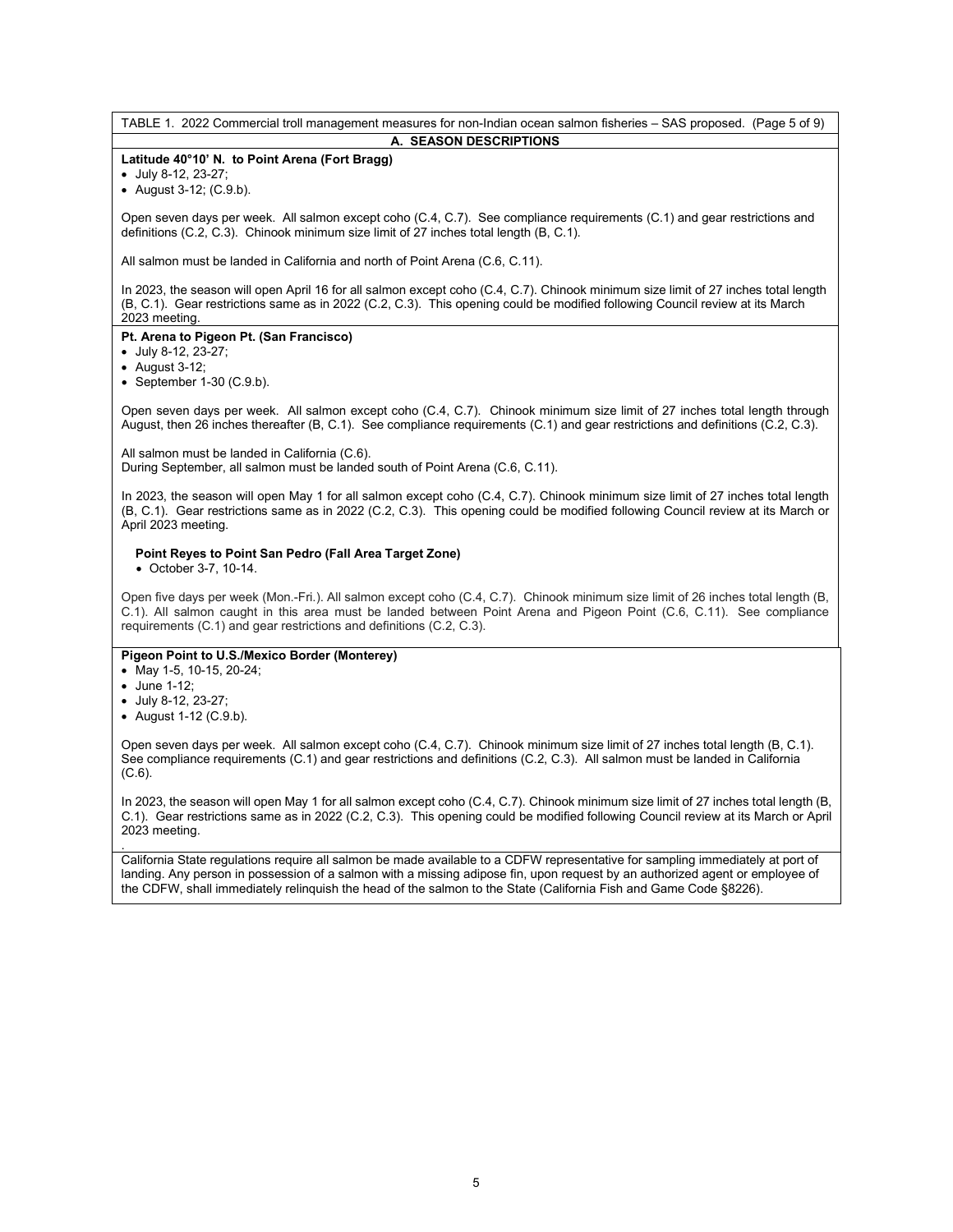TABLE 1. 2022 Commercial troll management Alternatives for non-Indian ocean salmon fisheries – SAS proposed. (Page 6 of 9)

|                                           | Chinook                  |              | Coho            |                          |      |
|-------------------------------------------|--------------------------|--------------|-----------------|--------------------------|------|
| Area (when open)                          | Total<br>Length          | Head-<br>off | Total<br>Length | Head-off                 | Pink |
| North of Cape Falcon                      | 27                       | 20.5         | 16              | 12                       | None |
| Cape Falcon to Humbug Mt.                 | 28                       | 21.5         | 16              | 12                       | None |
| Humbug Mt. to OR/CA Border                | 28                       | 21.5         | ٠               | ٠                        | None |
| OR/CA Border to Humboldt South Jetty      | $\overline{\phantom{a}}$ | -            | $\overline{a}$  | $\overline{\phantom{0}}$ | -    |
| Latitude 40°10' N. to Pt. Arena           | 27                       | 20.5         |                 | $\blacksquare$           | 27   |
| Pt. Arena to Pigeon Pt. through August    | 27                       | 20.5         |                 |                          | 27   |
| Pt. Arena to Pigeon Pt. September-October | 26                       | 19.5         |                 | ٠                        | 26   |
| Pigeon Pt. to U.S./Mexico Border          | 27                       | 20.5         |                 |                          | 27   |

**B. MINIMUM SIZE (Inches) (See C.1)**

# **C. REQUIREMENTS, DEFINITIONS, RESTRICTIONS, OR EXCEPTIONS**

C.1. Compliance with Minimum Size or Other Special Restrictions: All salmon on board a vessel must meet the minimum size, landing/possession limit, or other special requirements for the area being fished and the area in which they are landed if the area is open or has been closed less than 48 hours for that species of salmon. Salmon may be landed in an area that has been closed for a species of salmon more than 48 hours only if they meet the minimum size, landing/possession limit, or other special requirements for the area in which they were caught. Salmon may not be filleted prior to landing.

Any person who is required to report a salmon landing by applicable state law must include on the state landing receipt for that landing both the number and weight of salmon landed by species. States may require fish landing/receiving tickets be kept on board the vessel for 90 days or more after landing to account for all previous salmon landings.

#### C.2. Gear Restrictions:

- a. Salmon may be taken only by hook and line using single point, single shank, barbless hooks.
- b. Cape Falcon, Oregon, to the OR/CA border: No more than 4 spreads are allowed per line.
- c. OR/CA border to U.S./Mexico border: No more than 6 lines are allowed per vessel, and barbless circle hooks are required when fishing with bait by any means other than trolling.

# C.3. Gear Definitions:

*Trolling defined*: Fishing from a boat or floating device that is making way by means of a source of power, other than drifting by means of the prevailing water current or weather conditions.

*Troll fishing gear defined*: One or more lines that drag hooks behind a moving fishing vessel engaged in trolling. In that portion of the fishery management area off Oregon and Washington, the line or lines must be affixed to the vessel and must not be intentionally disengaged from the vessel at any time during the fishing operation.

*Spread defined*: A single leader connected to an individual lure and/or bait.

*Circle hook defined*: A hook with a generally circular shape and a point which turns inward, pointing directly to the shank at a 90º angle.

# C.4. Vessel Operation in Closed Areas with Salmon on Board:

- a. Except as provided under C.4.b below, it is unlawful for a vessel to have troll or recreational gear in the water while in any area closed to fishing for a certain species of salmon, while possessing that species of salmon; however, fishing for species other than salmon is not prohibited if the area is open for such species, and no salmon are in possession.
- b. When Genetic Stock Identification (GSI) samples will be collected in an area closed to commercial salmon fishing, the scientific research permit holder shall notify NOAA OLE, USCG, CDFW, WDFW, ODFW, and OSP at least 24 hours prior to sampling and provide the following information: the vessel name, date, location and time collection activities will be done. Any vessel collecting GSI samples in a closed area shall not possess any salmon other than those from which GSI samples are being collected. Salmon caught for collection of GSI samples must be immediately released in good condition after collection of samples.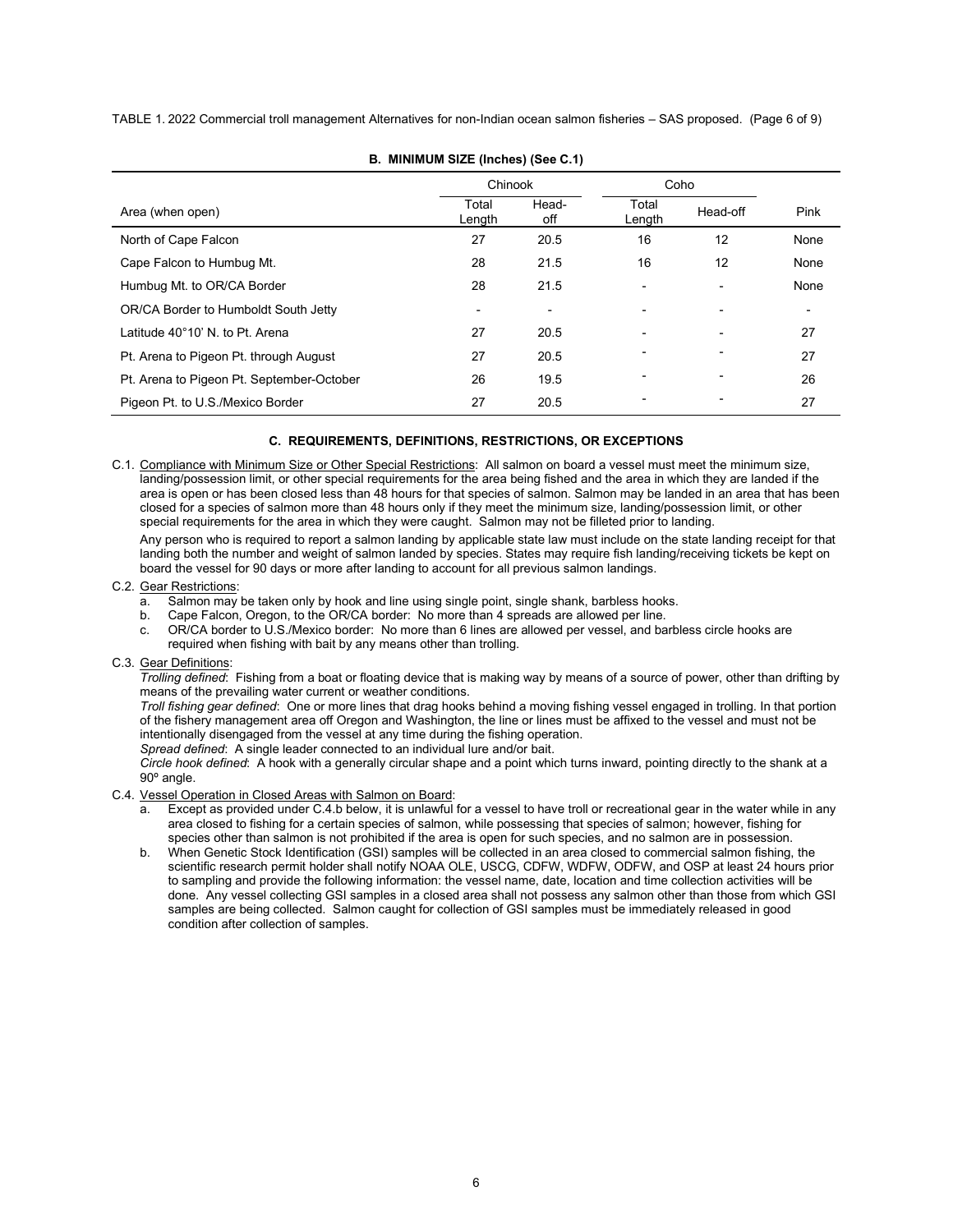TABLE 1. 2022 Commercial troll management Alternatives for non-Indian ocean salmon fisheries – SAS proposed. (Page 7 of 9)

# **C. REQUIREMENTS, DEFINITIONS, RESTRICTIONS, OR EXCEPTIONS (continued)**

#### C.5.Control Zone Definitions:

- a. *Cape Flattery Control Zone*  The area from Cape Flattery (48º23'00" N. lat.) to the northern boundary of the U.S. EEZ; and the area from Cape Flattery south to Cape Alava (48º10'00" N. lat.) and east of 125º05'00" W. long.
- b. *Mandatory Yelloweye Rockfish Conservation Area* The area in Washington Marine Catch Area 3 from 48°00.00' N. lat.; 125°14.00' W. long. to 48°02.00' N. lat.; 125°14.00' W. long. to 48°02.00' N. lat.; 125°16.50' W. long. to 48°00.00' N. lat.; 125°16.50' W. long. and connecting back to 48°00.00' N. lat.; 125°14.00' W. long.
- c. *Grays Harbor Control Zone* The area defined by a line drawn from the Westport Lighthouse (46° 53'18" N. lat., 124° 07'01" W. long.) to Buoy #2 (46° 52'42" N. lat., 124°12'42" W. long.) to Buoy #3 (46° 55'00" N. lat., 124°14'48" W. long.) to the Grays Harbor north jetty (46° 55'36" N. lat., 124°10'51" W. long.).
- d. *Columbia Control Zone* An area at the Columbia River mouth, bounded on the west by a line running northeast/southwest between the red lighted Buoy #4 (46°13'35" N. lat., 124°06'50" W. long.) and the green lighted Buoy #7 (46°15'09' N. lat., 124°06'16" W. long.); on the east, by the Buoy #10 line which bears north/south at 357° true from the south jetty at 46°14'00" N. lat.,124°03'07" W. long. to its intersection with the north jetty; on the north, by a line running northeast/southwest between the green lighted Buoy #7 to the tip of the north jetty (46°15'48" N. lat., 124°05'20" W. long.), and then along the north jetty to the point of intersection with the Buoy #10 line; and, on the south, by a line running northeast/southwest between the red lighted Buoy #4 and tip of the south jetty (46°14'03" N. lat., 124°04'05" W. long.), and then along the south jetty to the point of intersection with the Buoy #10 line.
- e. *Klamath Control Zone* The ocean area at the Klamath River mouth bounded on the north by 41°38'48" N. lat. (approximately 6 nautical miles north of the Klamath River mouth); on the west by 124°23'00" W. long. (approximately 12 nautical miles off shore); and on the south by 41°26'48" N. lat. (approximately 6 nautical miles south of the Klamath River mouth).
- f. Waypoints for the 40 fathom regulatory line from Cape Falcon to Humbug Mt. (50 CFR 660.71 (k) (12)-(70), when in place.

| 45°46.00' N. lat., 124°04.49' W. long.; | 44°41.68' N. lat., 124°15.38' W. long.; | 43°17.96' N. lat., 124°28.81' W. long.; |
|-----------------------------------------|-----------------------------------------|-----------------------------------------|
| 45°44.34' N. lat., 124°05.09' W. long.; | 44°34.87' N. lat., 124°15.80' W. long.; | 43°16.75' N. lat., 124°28.42' W. long.; |
| 45°40.64' N. lat., 124°04.90' W. long.; | 44°33.74' N. lat., 124°14.44' W. long.; | 43°13.97' N. lat., 124°31.99' W. long.; |
| 45°33.00' N. lat., 124°04.46' W. long.; | 44°27.66' N. lat., 124°16.99' W. long.; | 43°13.72' N. lat., 124°33.25' W. long.; |
| 45°32.27' N. lat., 124°04.74' W. long.; | 44°19.13' N. lat., 124°19.22' W. long.; | 43°12.26' N. lat., 124°34.16' W. long.; |
| 45°29.26' N. lat., 124°04.22' W. long.; | 44°15.35' N. lat., 124°17.38' W. long.; | 43°10.96' N. lat., 124°32.33' W. long.; |
| 45°20.25' N. lat., 124°04.67' W. long.; | 44°14.38' N. lat., 124°17.78' W. long.; | 43°05.65' N. lat., 124°31.52' W. long.; |
| 45°19.99' N. lat., 124°04.62' W. long.; | 44°12.80' N. lat., 124°17.18' W. long.; | 42°59.66' N. lat., 124°32.58' W. long.; |
| 45°17.50' N. lat., 124°04.91' W. long.; | 44°09.23' N. lat., 124°15.96' W. long.; | 42°54.97' N. lat., 124°36.99' W. long.; |
| 45°11.29' N. lat., 124°05.20' W. long.; | 44°08.38' N. lat., 124°16.79' W. long.; | 42°53.81' N. lat., 124°38.57' W. long.; |
| 45°05.80' N. lat., 124°05.40' W. long.; | 44°08.30' N. lat., 124°16.75' W. long.; | 42°50.00' N. lat., 124°39.68' W. long.; |
| 45°05.08' N. lat., 124°05.93' W. long.; | 44°01.18' N. lat., 124°15.42' W. long.; | 42°49.13' N. lat., 124°39.70' W. long.; |
| 45°03.83' N. lat., 124°06.47' W. long.; | 43°51.61' N. lat., 124°14.68' W. long.; | 42°46.47' N. lat., 124°38.89' W. long.; |
| 45°01.70' N. lat., 124°06.53' W. long.; | 43°42.66' N. lat., 124°15.46' W. long.; | 42°45.74' N. lat., 124°38.86' W. long.; |
| 44°58.75' N. lat., 124°07.14' W. long.; | 43°40.49' N. lat., 124°15.74' W. long.; | 42°44.79' N. lat., 124°37.96' W. long.; |
| 44°51.28' N. lat., 124°10.21' W. long.; | 43°38.77' N. lat., 124°15.64' W. long.; | 42°45.01' N. lat., 124°36.39' W. long.; |
| 44°49.49' N. lat., 124°10.90' W. long.; | 43°34.52' N. lat., 124°16.73' W. long.; | 42°44.14' N. lat., 124°35.17' W. long.; |
| 44°44.96' N. lat., 124°14.39' W. long.; | 43°28.82' N. lat., 124°19.52' W. long.; | 42°42.14' N. lat., 124°32.82' W. long.; |
| 44°43.44' N. lat., 124°14.78' W. long.; | 43°23.91' N. lat., 124°24.28' W. long.; | 42°40.50' N. lat., 124°31.98' W. long.  |
| 44°42.26' N. lat., 124°13.81' W. long.; | 43°20.83' N. lat., 124°26.63' W. long.; |                                         |
|                                         |                                         |                                         |

C.6. Notification When Unsafe Conditions Prevent Compliance with Regulations: If prevented by unsafe weather conditions or mechanical problems from meeting special management area landing restrictions, vessels must notify the U.S. Coast Guard and receive acknowledgment of such notification prior to leaving the area. This notification shall include the name of the vessel, port where delivery will be made, approximate number of salmon (by species) on board, the estimated time of arrival, and the specific reason the vessel is not able to meet special management area landing restrictions.

In addition to contacting the U.S. Coast Guard, vessels fishing south of the Oregon/California border must notify CDFW within one hour of leaving the management area by calling 800-889-8346 and providing the same information as reported to the U.S. Coast Guard. All salmon must be offloaded within 24 hours of reaching port.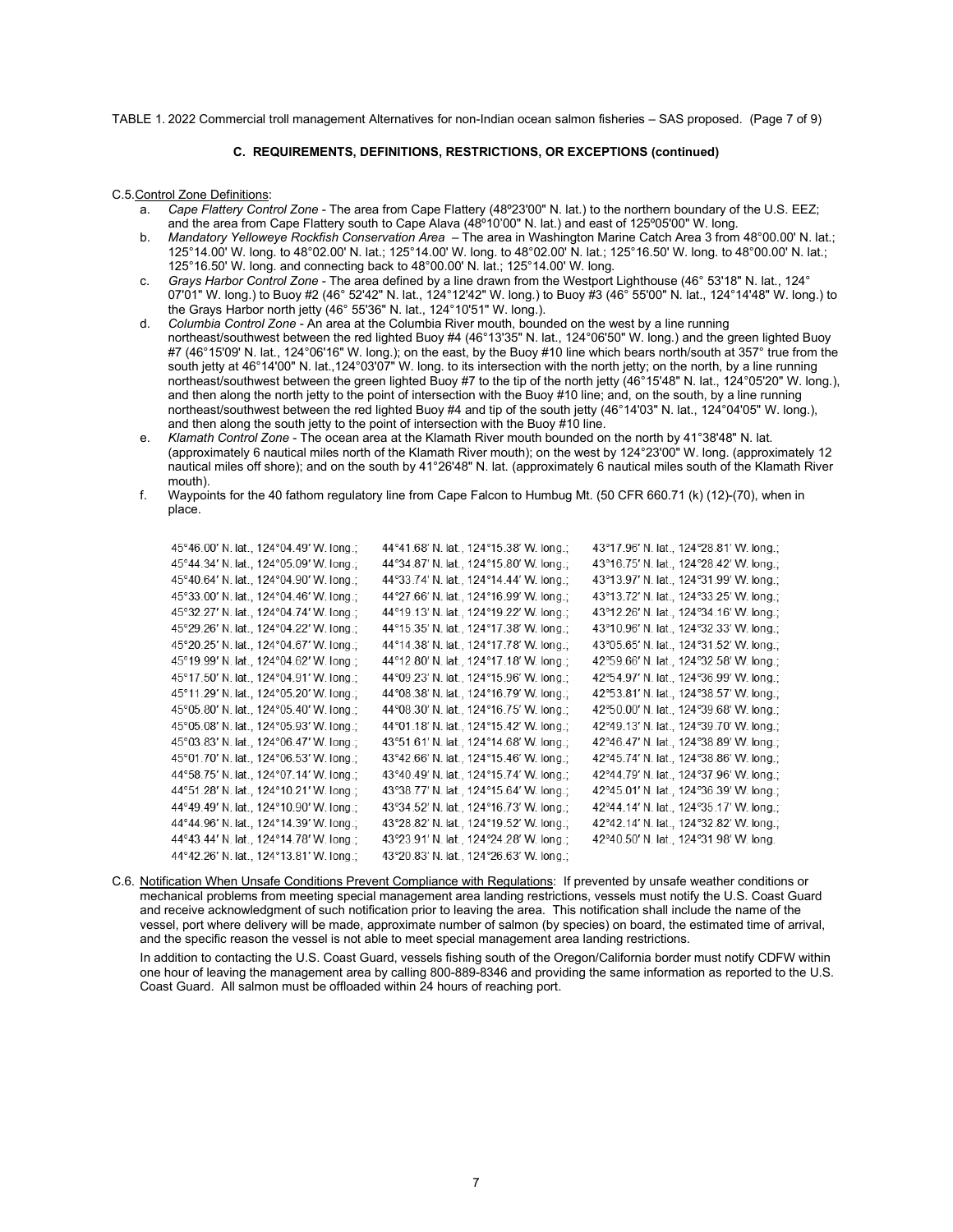TABLE 1. 2022 Commercial troll management Alternatives for non-Indian ocean salmon fisheries – SAS proposed. (Page 8 of 9)

## **C. REQUIREMENTS, DEFINITIONS, RESTRICTIONS, OR EXCEPTIONS (continued)**

C.7. Incidental Halibut Harvest: License applications for incidental harvest for halibut during commercial salmon fishing must be obtained from IPHC.

During the 2022 salmon troll season, incidental harvest is authorized only during April, May, and June, and after June 30 if quota remains and if announced on the NMFS hotline (phone: 800-662-9825 or 206-526-6667). WDFW, ODFW, and CDFW will monitor landings. If the landings are projected to exceed the IPHC's preseason allocation or the total Area 2A non-Indian commercial halibut allocation, NMFS will take inseason action to prohibit retention of halibut in the non-Indian salmon troll fishery.

Beginning May 16, 2022 through the end of the 2022 salmon troll fishery, and beginning April 1, 2023, until modified through inseason action or superseded by the 2023 management measures the Council adopted the following options for public review:

Option I - May 16, 2022 until the end of the 2022 salmon troll season, and April 1-May 15, 2023 , license holders may land or possess no more than one Pacific halibut per two Chinook, except one Pacific halibut may be possessed or landed without meeting the ratio requirement, and no more than 35 halibut may be possessed or landed per trip. Pacific halibut retained must be no less than 32 inches in total length (with head on).

Option II - May 16, 2022 until the end of the 2022 salmon troll season, and April 1-May 15, 2023 , license holders may land or possess no more than one Pacific halibut per two Chinook, except one Pacific halibut may be possessed or landed without meeting the ratio requirement, and no more than 30 halibut may be possessed or landed per trip. Pacific halibut retained must be no less than 32 inches in total length (with head on).

Option III - May 16, 2022 until the end of the 2022 salmon troll season, and April 1-May 15, 2023 , license holders may land or possess no more than one Pacific halibut per two Chinook, except one Pacific halibut may be possessed or landed without meeting the ratio requirement, and no more than 25 halibut may be possessed or landed per trip. Pacific halibut retained must be no less than 32 inches in total length (with head on).

Incidental Pacific halibut catch regulations in the commercial salmon troll fishery adopted for 2022, prior to any 2022 inseason action, will be in effect when incidental Pacific halibut retention opens on April 1, 2023 unless otherwise modified by inseason action at the March 2023 Council meeting.

a. "C-shaped" yelloweye rockfish conservation area is an area to be voluntarily avoided for salmon trolling. NMFS and the Council request salmon trollers voluntarily avoid this area in order to protect yelloweye rockfish. The area is defined in the Pacific Council Halibut Catch Sharing Plan in the North Coast subarea (Washington marine area 3), with the following coordinates in the order listed:

48°18' N. lat.; 125°18' W. long.; 48°18' N. lat.; 124°59' W. long.; 48°11' N. lat.; 124°59' W. long.; 48°11' N. lat.; 125°11' W. long.; 48°04' N. lat.; 125°11' W. long.; 48°04' N. lat.; 124°59' W. long.; 48°00' N. lat.; 124°59' W. long.; 48°00' N. lat.; 125°18' W. long.;

and connecting back to 48°18' N. lat.; 125°18' W. long.

- C.8. Inseason Management: In addition to standard inseason actions or modifications already noted under the season description, the following inseason guidance is provided to NMFS:
	- a. Chinook remaining from the May through June non-Indian commercial troll harvest guideline north of Cape Falcon may be transferred to the July through September harvest guideline if the transfer would not result in exceeding preseason impact expectations on any stocks.
	- b. Chinook remaining from May, June, and/or July non-Indian commercial troll quotas in the Oregon or California KMZ may be transferred to the Chinook quota for the next open period if the transfer would not result in exceeding preseason impact expectations on any stocks.
	- c. NMFS may transfer salmon between the recreational and commercial fisheries north of Cape Falcon if there is agreement among the areas' representatives on the Salmon Advisory Subpanel (SAS), and if the transfer would not result in exceeding preseason impact expectations on any stocks.
	- d. At the March 2022 meeting, the Council will consider inseason recommendations for special regulations for any experimental fisheries (proposals must meet Council protocol and be received in November 2022.
	- e. If retention of unmarked coho (adipose fin intact) is permitted by inseason action, the allowable coho quota will be adjusted to ensure preseason projected impacts on all stocks is not exceeded.
	- f. Landing limits may be modified inseason to sustain season length and keep harvest within overall quotas.
	- g. NMFS may close fisheries through inseason action on the recommendation of the affected state(s) of Washington, Oregon or California where the recommendation to close is informed by an evaluation of actions or orders promulgated or issued by jurisdictions in these areas to address public health concerns related to COVID-19 concluding that these actions would likely make access to the fishery impracticable (e.g., restrictions on activities or closure of harbors, launch ramps and other forms of access) or would make information essential to manage and implement the fishery unavailable. NMFS should open fisheries closed on this basis through inseason action upon notice from the affected State(s) that said actions or orders making access to the fishery impracticable have been lifted and information essential to manage and implement the fishery would be available.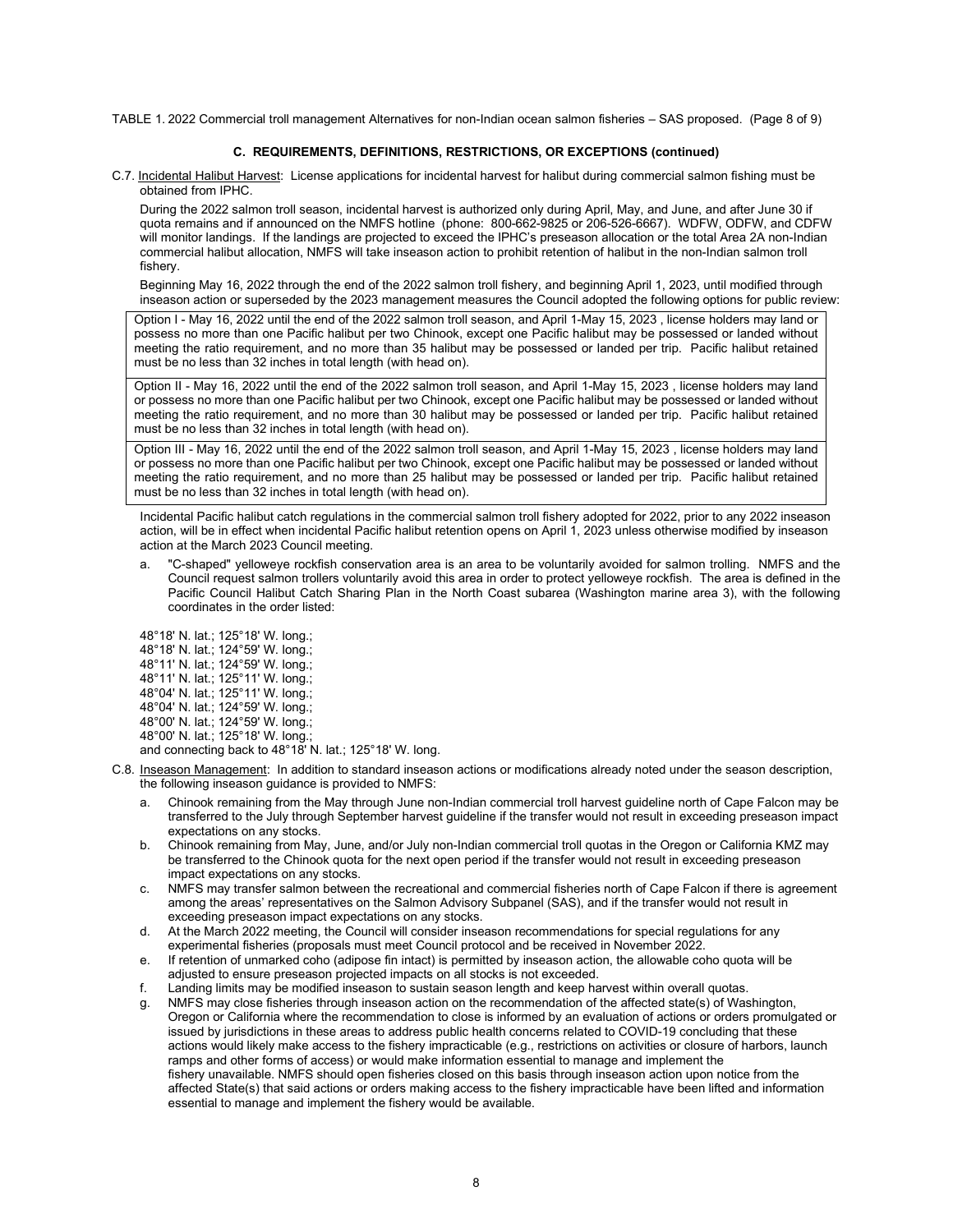TABLE 1. 2022 Commercial troll management Alternatives for non-Indian ocean salmon fisheries – SAS proposed. (Page 9 of 9)

- C.9. State Waters Fisheries: Consistent with Council management objectives:
	- a. The State of Oregon may establish additional late-season fisheries in state waters.
	- b. The State of California may establish limited fisheries in selected state waters.
	- c. Check state regulations for details
- C.10. For the purposes of California Fish and Game Code, Section 8232.5, the definition of the Klamath Management Zone (KMZ) for the ocean salmon season shall be that area from Humbug Mountain, Oregon, to the Southern KMZ Boundary.
- C.11. Latitudes for geographical reference of major landmarks along the west coast. Majority of information from source: 2020 West Coast federal salmon regulations.

<https://www.govinfo.gov/content/pkg/FR-2020-05-08/pdf/2020-09903.pdf.>

| Cape Flattery, WA              | 48°23'00" N lat. | Humboldt South Jetty, CA              | 40°45'53" N lat.           |
|--------------------------------|------------------|---------------------------------------|----------------------------|
| Cape Alava, WA                 | 48°10'00" N lat. | 40°10' line (near Cape Mendocino, CA) | $40^{\circ}10'00''$ N lat  |
| Queets River, WA               | 47°31'42" N lat. | Horse Mountain, CA                    | $40^{\circ}05'00''$ N lat. |
| Leadbetter Point, WA           | 46°38'10" N lat. | Point Arena, CA                       | 38°57'30" N lat.           |
| Cape Falcon, OR                | 45°46'00" N lat. | Point Reyes, CA                       | 37°59'44" N lat.           |
| South end Heceta Bank line, OR | 43°58'00" N lat. | Point San Pedro, CA                   | 37°35'40" N lat.           |
| Humbug Mountain, OR            | 42°40'30" N lat. | Pigeon Point, CA                      | 37°11'00" N lat.           |
| Oregon-California border       | 42°00'00" N lat. | Point Sur. CA                         | 36°18'00" N lat.           |
|                                |                  | Point Conception, CA                  | 34°27'00" N lat.           |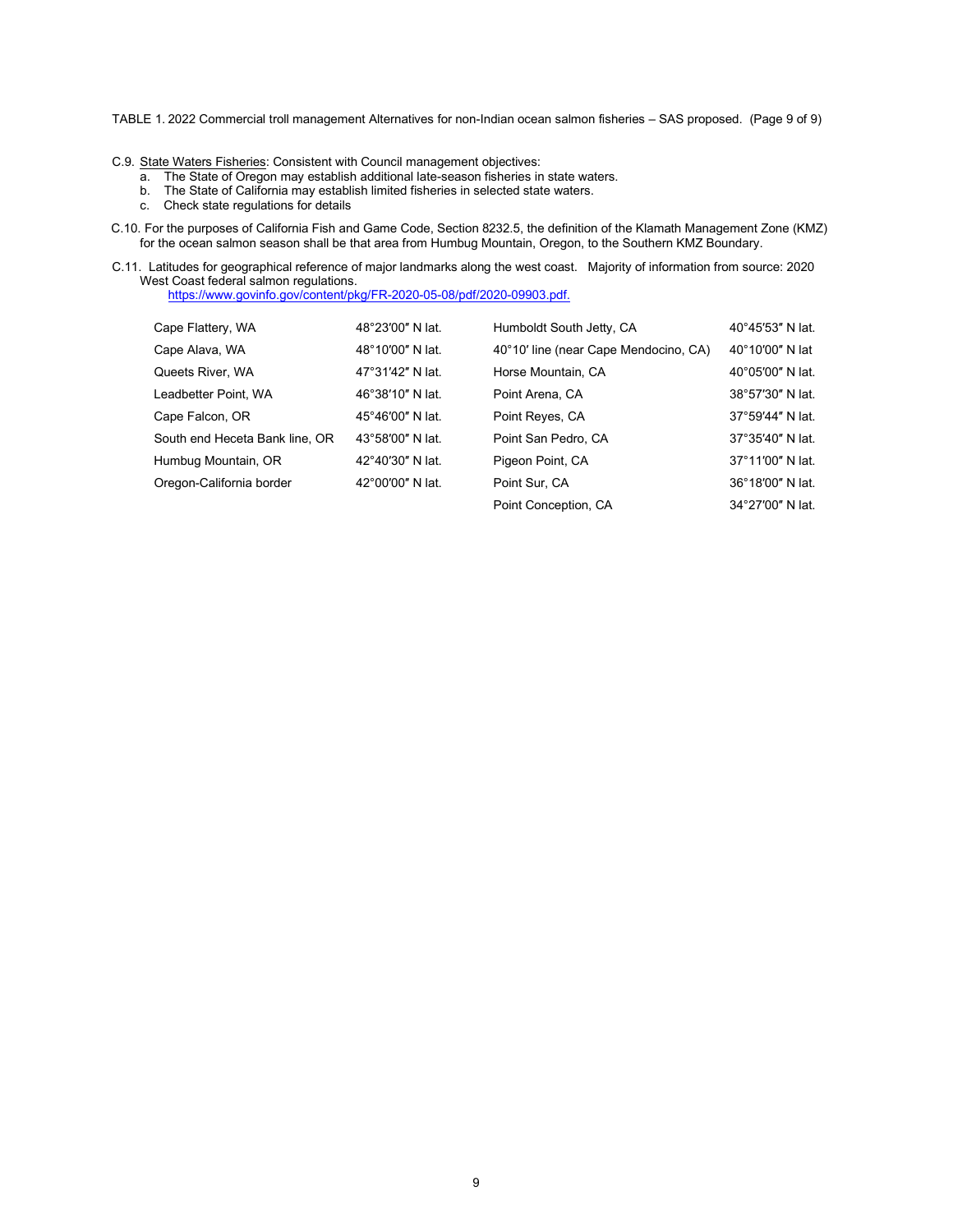TABLE 2. 2022 Recreational management measures for non-Indian ocean salmon fisheries – SAS proposed. (Page 1 of 5)

# **A. SEASON DESCRIPTIONS**

# **North of Cape Falcon**

#### **Supplemental Management Information**

1. Overall non-Indian TAC: 60,000 Chinook and 200,000 coho marked with a healed adipose fin clip (marked).

2. Recreational TAC: 30,000 Chinook and 168,000 marked coho; all retained coho must be marked.

3. Buoy 10 fishery opens August 1 with an expected landed catch of 55,000 marked coho in August and September.

# **U.S./Canada Border to Cape Alava (Neah Bay Subarea**)

• June 18 through earlier of September 30, or 17,470 marked coho subarea quota, with a subarea guideline of 6,790 Chinook (C.5).

Open seven days per week. All salmon, except no chum beginning August 1; two salmon per day. All coho must be marked with a healed adipose fin clip (C.1). Chinook minimum size limit of 24 inches total length (B).

Beginning August 1, Chinook non-retention east of the Bonilla-Tatoosh line (C.4.a) during Council managed ocean fishery. See gear restrictions and definitions (C.2, C.3). Inseason management may be used to sustain season length and keep harvest within the overall Chinook and coho recreational TACs for north of Cape Falcon (C.5).

# **Cape Alava to Queets River (La Push Subarea)**

• June 18 through earlier of September 30, or 4,370 marked coho subarea quota, with a subarea guideline of 1,115 Chinook (C.5).

Open seven days per week. All salmon, except no chum beginning August 1; two salmon per day. All coho must be marked with a healed adipose fin clip (C.1). Chinook minimum size limit of 24 inches total length (B).

Inseason management may be used to sustain season length and keep harvest within the overall Chinook and coho recreational TACs for north of Cape Falcon (C.5).

• October 1 through earlier of October 9, or 125 Chinook quota (C.5) in the area north of 47°50'00 N. lat. and south of 48°00'00" N. lat.

Open seven days per week. Chinook only, 1 Chinook per day. Chinook minimum size limit of 24 inches total length (B, C.1).

# **Queets River to Leadbetter Point (Westport Subarea)**

• June 25 through earlier of September 30, or 62,160 marked coho subarea quota, with a subarea guideline of 13,410 Chinook (C.5).

Open seven days per week. All salmon; two salmon per day, no more than one of which may be a Chinook. All coho must be marked with a healed adipose fin clip (C.1). Chinook minimum size limit of 22 inches total length (B).

See gear restrictions and definitions (C.2, C.3). Grays Harbor Control Zone closed beginning August 8 (C.4.b). Inseason management may be used to sustain season length and keep harvest within the overall Chinook and coho recreational TACs for north of Cape Falcon (C.5).

# **Leadbetter Point to Cape Falcon (Columbia River Subarea)**

• June 25 through earlier of September 30, or 84,000 marked coho subarea quota, with a subarea guideline of 8,560 Chinook (C.5).

Open seven days per week. All salmon; two salmon per day, no more than one of which may be a Chinook. All coho must be marked with a healed adipose fin clip (C.1). Chinook minimum size limit of 22 inches total length (B).

Columbia Control Zone closed (C.4.c). Inseason management may be used to sustain season length and keep harvest within the overall Chinook and coho recreational TACs for north of Cape Falcon (C.5).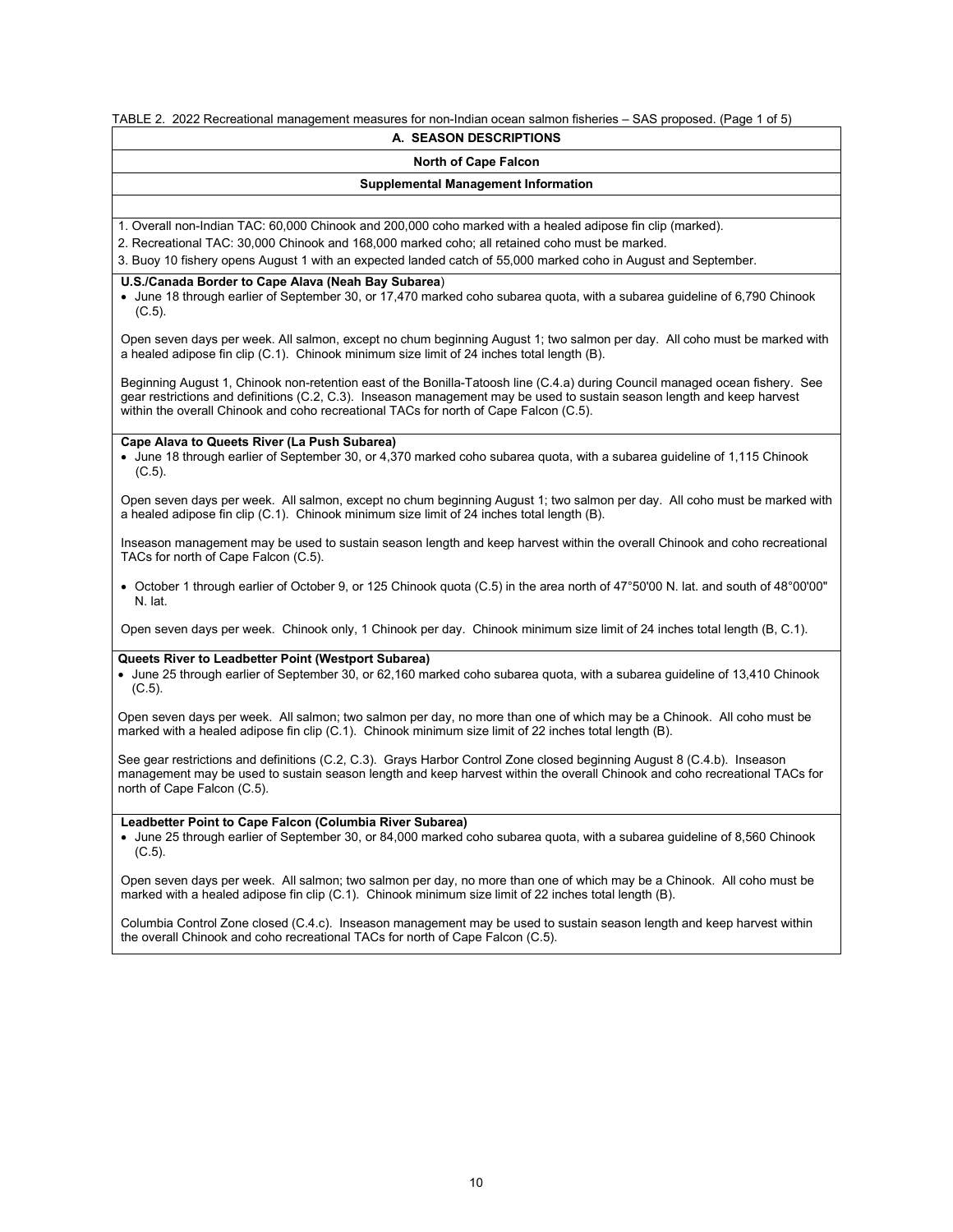TABLE 2. 2022 Recreational management measures for non-Indian ocean salmon fisheries – SAS proposed. (Page 2 of 5)

#### **South of Cape Falcon**

# **Supplemental Management Information**

1. Sacramento River fall Chinook spawning escapement of xx hatchery and natural area adults.

2. Sacramento Index exploitation rate of xx%.

- 3. Klamath River recreational fishery allocation: xx adult Klamath River fall Chinook.
- 4. Klamath tribal allocation: xx adult Klamath River fall Chinook.
- 5. Overall recreational coho TAC: 100,000 coho marked with a healed adipose fin clip (marked), and 20,000 coho in the nonmark-selective coho fishery.
- 6. Fisheries may need to be adjusted to meet NMFS ESA consultation standards, FMP requirements, other management objectives, or upon receipt of new allocation recommendations from the CFGC.
- 7. For fisheries scheduled prior to May 16, 2022, see 2021 management measures, which are subject to inseason action and the 2022 season description described below.

# **A. SEASON DESCRIPTIONS**

#### **South of Cape Falcon**

#### **Cape Falcon to Humbug Mt.**

• March 15-May 15;

• May 16-October 31 (C.6).

Open seven days per week. All salmon except coho, except as provided below during the all-salmon mark-selective coho fishery and the non-mark-selective coho fishery (C.5), two fish per day (C.1). Chinook minimum size limit of 24 inches total length (B). See gear restrictions and definitions (C.2, C.3).

In 2023, the season will open March 15 for all salmon except coho, two salmon per day (C.1). Chinook minimum size limit of 24 inches total length (B); and the same gear restrictions as in 2022 (C.2, C.3). This opening could be modified following Council review at its March 2023 meeting.

#### **Cape Falcon to OR/CA Border.**

All-salmon mark-selective coho fishery:

• June 18 through the earlier of August 21, or 100,000 marked coho quota (C.6).

Open seven days per week. All salmon, two salmon per day. All retained coho must be marked with a healed adipose fin clip (C.1). See minimum size limits (B). See gear restrictions and definitions (C.2, C.3).

Any remainder of the mark-selective coho quota may be transferred inseason on an impact neutral basis to the non-selective coho quota from Cape Falcon to Humbug Mountain (C.5).

#### **Cape Falcon to Humbug Mt.**

Non-mark-selective coho fishery:

• September 3 through the earlier of September 30, or 20,000 non-mark-selective coho quota (C.6). Open days may be modified inseason.

Open seven days per week. All salmon, two salmon per day (C.1). See minimum size limits (B). See gear restrictions and definitions (C.2, C.3).

# **Humbug Mt. to OR/CA Border (Oregon KMZ)**

 $\bullet$  July 1-August 19 (C.6).

Open seven days per week. All salmon except coho, except as listed above for the mark-selective coho fishery From Cape Falcon to the OR/CA Border (June 18-August 21). Two salmon per day (C.1). Chinook minimum size limit of 24 inches total length (B). See gear restrictions and definitions (C.2, C.3).

**For Recreational Fisheries from Cape Falcon to Humbug Mt.:** Fishing in the Stonewall Bank yelloweye rockfish conservation area restricted to trolling only on days the all depth recreational halibut fishery is open (call the halibut fishing hotline 1-800-662- 9825 for specific dates) (C.3.b, C.4.d).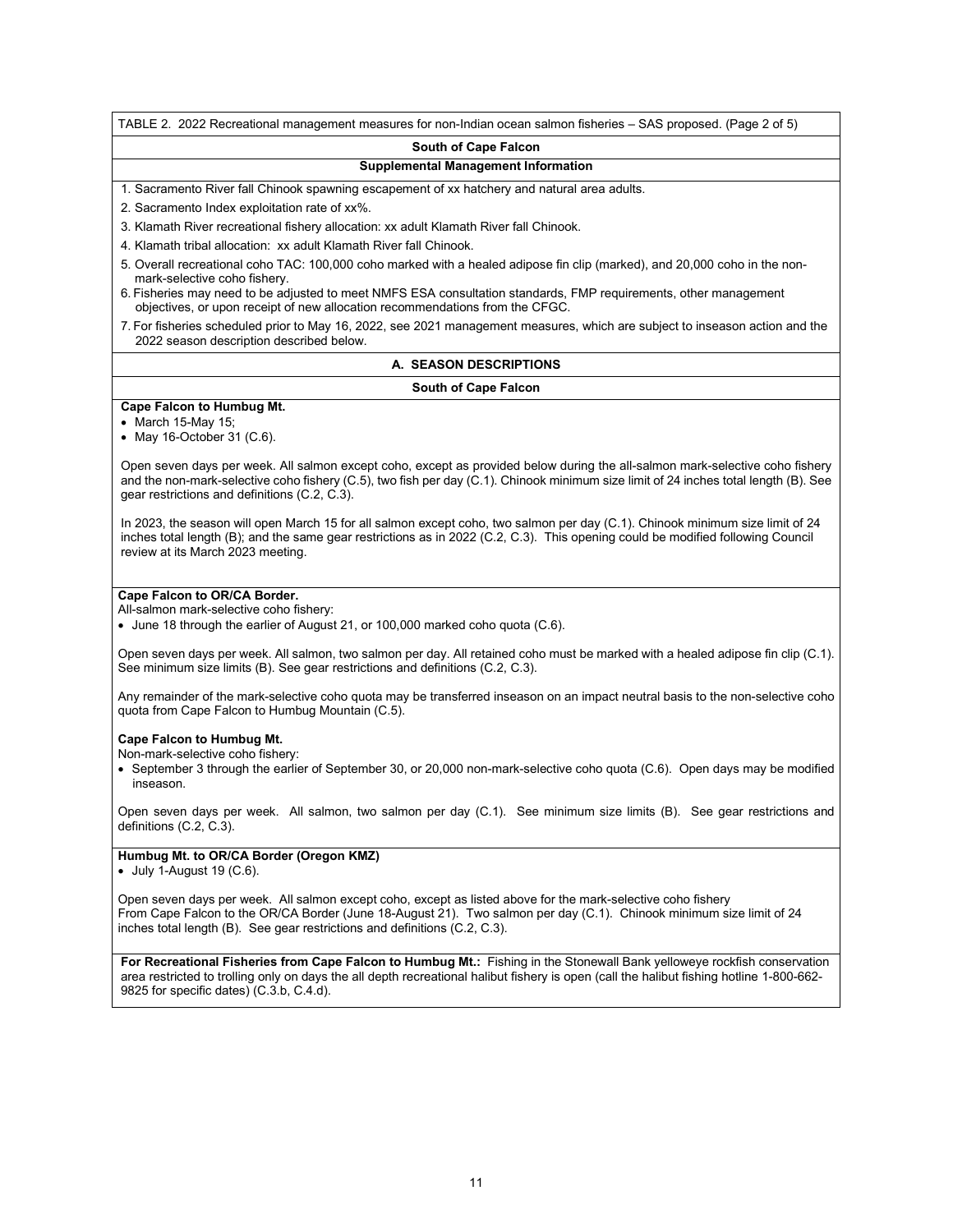| TABLE 2. 2022 Recreational management measures for non-Indian ocean salmon fisheries - SAS proposed.<br>(Page 3 of 5)                                                                                                                                                                                                                                                                                |
|------------------------------------------------------------------------------------------------------------------------------------------------------------------------------------------------------------------------------------------------------------------------------------------------------------------------------------------------------------------------------------------------------|
| A. SEASON DESCRIPTIONS                                                                                                                                                                                                                                                                                                                                                                               |
| OR/CA Border to latitude 40°10' N. (California KMZ)<br>• May 1-May 15;<br>• May 16-31;<br>• August 1-September 5 (C.6).                                                                                                                                                                                                                                                                              |
| Open seven days per week. All salmon except coho, two salmon per day (C.1). Chinook minimum size limit of 20 inches total<br>length (B). See gear restrictions and<br>definitions (C.2, C.3).                                                                                                                                                                                                        |
| Klamath Control Zone closed in August (C.4.e). See California State regulations for additional closures adjacent to the Smith, Eel,<br>and Klamath Rivers.                                                                                                                                                                                                                                           |
| In 2023, season opens May 1 for all salmon except coho, two salmon per day (C.1). Chinook minimum size limit of 20 inches total<br>length (B); and the same gear restrictions as in 2022 (C.2, C.3). This opening could be modified following Council review at its<br>March or April 2023 meeting                                                                                                   |
| Latitude 40°10' N. to Point Arena (Fort Bragg)                                                                                                                                                                                                                                                                                                                                                       |
| • May 1-15;<br>• May 16-31;                                                                                                                                                                                                                                                                                                                                                                          |
| $\bullet$ June 1-July 4;<br>$\bullet$ July 22-September 30 (C.6).                                                                                                                                                                                                                                                                                                                                    |
| Open seven days per week. All salmon except coho, two salmon per day (C.1). Chinook minimum size limit of 20 inches total<br>length (B). See gear restrictions and definitions (C.2, C.3).                                                                                                                                                                                                           |
| In 2023, season opens April 1 for all salmon except coho, two salmon per day (C.1). Chinook minimum size limit of 20 inches<br>total length (B); and the same gear restrictions as in 2022 (C.2, C.3). This opening could be modified following Council review at<br>its March 2023 meeting.                                                                                                         |
| Point Arena to Pigeon Point (San Francisco)<br>• April 2-May 15 (C.6).                                                                                                                                                                                                                                                                                                                               |
| Open seven days per week. All salmon except coho, two salmon per day (C.1). Chinook minimum size limit of 24 inches total<br>length (B). See gear restrictions and definitions (C.2, C.3).                                                                                                                                                                                                           |
| • May 16-31;<br>$\bullet$ June 20-November 13 (C.6).                                                                                                                                                                                                                                                                                                                                                 |
| Open seven days per week. All salmon except coho, two salmon per day (C.1). Chinook minimum size limit of 20 inches total<br>length (B). See gear restrictions and definitions (C.2, C.3).                                                                                                                                                                                                           |
| In 2023, season opens April 1 for all salmon except coho, two salmon per day (C.1). Chinook minimum size limit of 24 inches<br>total length (B); and the same gear restrictions as in 2022 (C.2, C.3). This opening could be modified following Council review at<br>its March 2023 meeting.                                                                                                         |
| Pigeon Point to U.S./Mexico Border (Monterey)<br>• April 2-May 15 $(C.6)$ .                                                                                                                                                                                                                                                                                                                          |
| Open seven days per week. All salmon except coho, two salmon per day (C.1). Chinook minimum size limit of 24 inches total<br>length (B). See gear restrictions and definitions (C.2, C.3).                                                                                                                                                                                                           |
| • May 16-October 2 $(C.6)$ .                                                                                                                                                                                                                                                                                                                                                                         |
| Open seven days per week. All salmon except coho, two salmon per day (C.1). Chinook minimum size limit 20 inches total<br>length. See gear restrictions and definitions (C.2, C.3).                                                                                                                                                                                                                  |
| In 2023, season opens April 1 for all salmon except coho, two salmon per day (C.1). Chinook minimum size limit of 24 inches<br>total length (B); and the same gear restrictions as in 2022 (C.2, C.3). This opening could be modified following Council review at<br>its March 2023 meeting.                                                                                                         |
| California State regulations require all salmon be made available to a CDFW representative for sampling immediately at port of<br>landing. Any person in possession of a salmon with a missing adipose fin, upon request by an authorized agent or employee of<br>the CDFW, shall immediately relinquish the head of the salmon to the State (California Code of Regulations Title 14 Section 1.73). |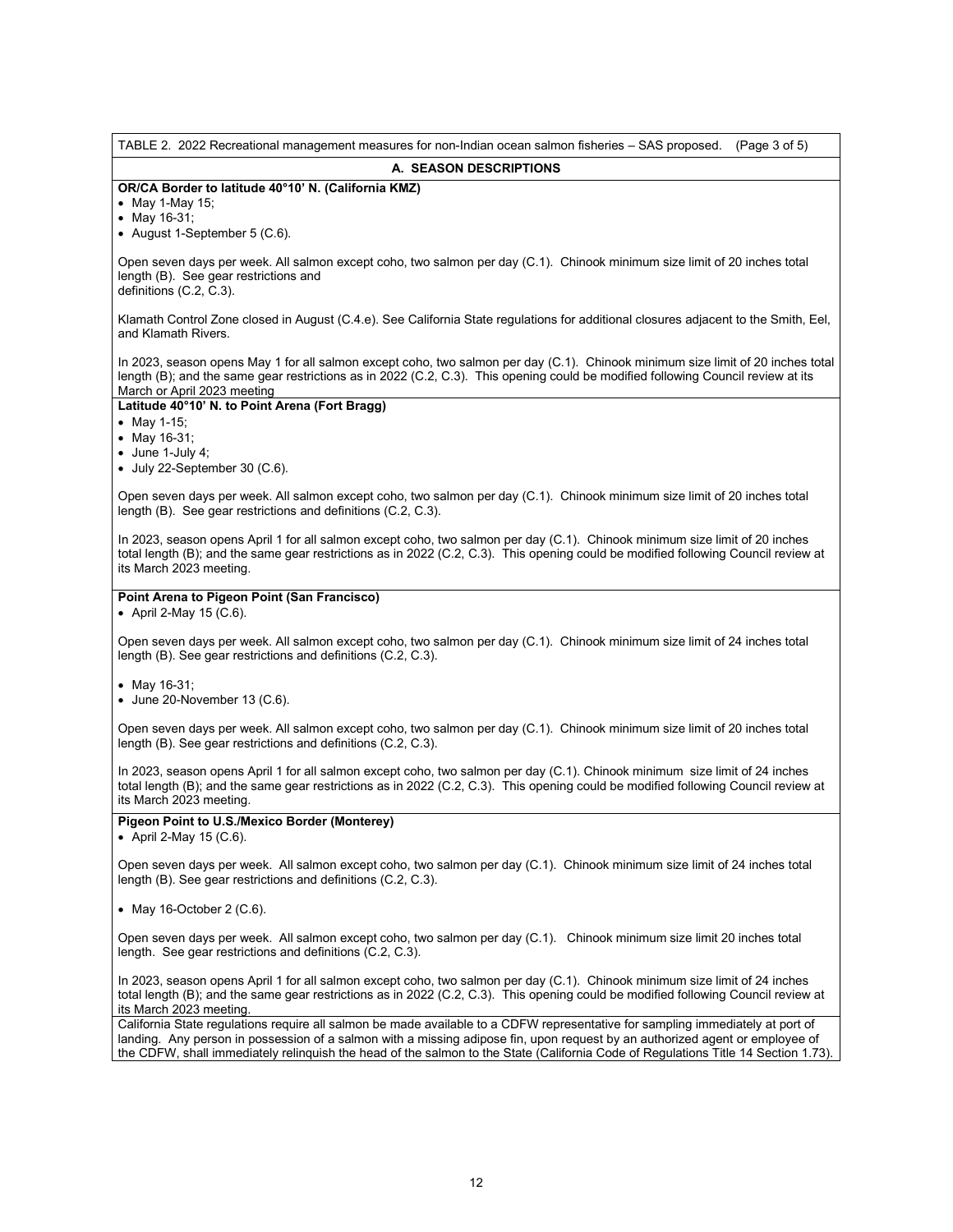TABLE 2. 2022 Recreational management measures for non-Indian ocean salmon fisheries – SAS proposed. (Page 4 of 5)

| Area (when open)                                  | Chinook | Coho           | Pink |
|---------------------------------------------------|---------|----------------|------|
| North of Cape Falcon (Westport and Col R)         | 22      | 16             | None |
| North of Cape Falcon (Neah Bay and La Push)       | 24      | 16             | None |
| Cape Falcon to Humbug Mt.                         | 24      | 16             | None |
| Humbug Mt. to OR/CA Border                        | 24      | 16             | None |
| OR/CA Border to Pt. Arena                         | 20      | $\blacksquare$ | 20   |
| Pt. Arena to Pigeon Pt. through May 15            | 24      | $\overline{a}$ | 24   |
| Pt. Arena to Pigeon Pt. beginning May 16          | 20      |                | 20   |
| Pigeon Pt. to U.S./Mexico Border through May 15   | 24      |                | 24   |
| Pigeon Pt. to U.S./Mexico Border beginning May 16 | 20      |                | 20   |

**B. MINIMUM SIZE (Inches) (See C.1)**

C.1. Compliance with Minimum Size and Other Special Restrictions: All salmon on board a vessel must meet the minimum size or other special requirements for the area being fished and the area in which they are landed if that area is open. Salmon may be landed in an area that is closed only if they meet the minimum size or other special requirements for the area in which they were caught. Salmon may not be filleted prior to landing.

*Ocean Boat Limits*: Off the coast of Washington, Oregon, and California, each fisher aboard a vessel may continue to use angling gear until the combined daily limits of Chinook and coho salmon for all licensed and juvenile anglers aboard have been attained (additional state restrictions may apply).

C.2. Gear Restrictions: Salmon may be taken only by hook and line using barbless hooks. All persons fishing for salmon, and all persons fishing from a boat with salmon on board must meet the gear restrictions listed below for specific areas or seasons.

- a. *U.S./Canada Border to Pt. Conception, California*: No more than one rod may be used per angler; and no more than two single point, single shank, barbless hooks are required for all fishing gear.
- b. *Latitude 40°10' N. to Pt. Conception, California:* Single point, single shank, barbless circle hooks (see gear definitions below) are required when fishing with bait by any means other than trolling, and no more than two such hooks shall be used. When angling with two hooks, the distance between the hooks must not exceed five inches when measured from the top of the eye of the top hook to the inner base of the curve of the lower hook, and both hooks must be permanently tied in place (hard tied). Circle hooks are not required when artificial lures are used without bait.
- C.3. Gear Definitions:
	- a. *Recreational fishing gear defined*: Off Oregon and Washington, angling tackle consists of a single line that must be attached to a rod and reel held by hand or closely attended; the rod and reel must be held by hand while playing a hooked fish. No person may use more than one rod and line while fishing off Oregon or Washington. Off California, the line must be attached to a rod and reel held by hand or closely attended; weights directly attached to a line may not exceed four pounds (1.8 kg). While fishing off California north of Pt. Conception, no person fishing for salmon, and no person fishing from a boat with salmon on board, may use more than one rod and line. Fishing includes any activity which can reasonably be expected to result in the catching, taking, or harvesting of fish.
	- b. *Trolling defined*: Angling from a boat or floating device that is making way by means of a source of power, other than drifting by means of the prevailing water current or weather conditions.
	- c. *Circle hook defined*: A hook with a generally circular shape and a point which turns inward, pointing directly to the shank at a 90° angle.